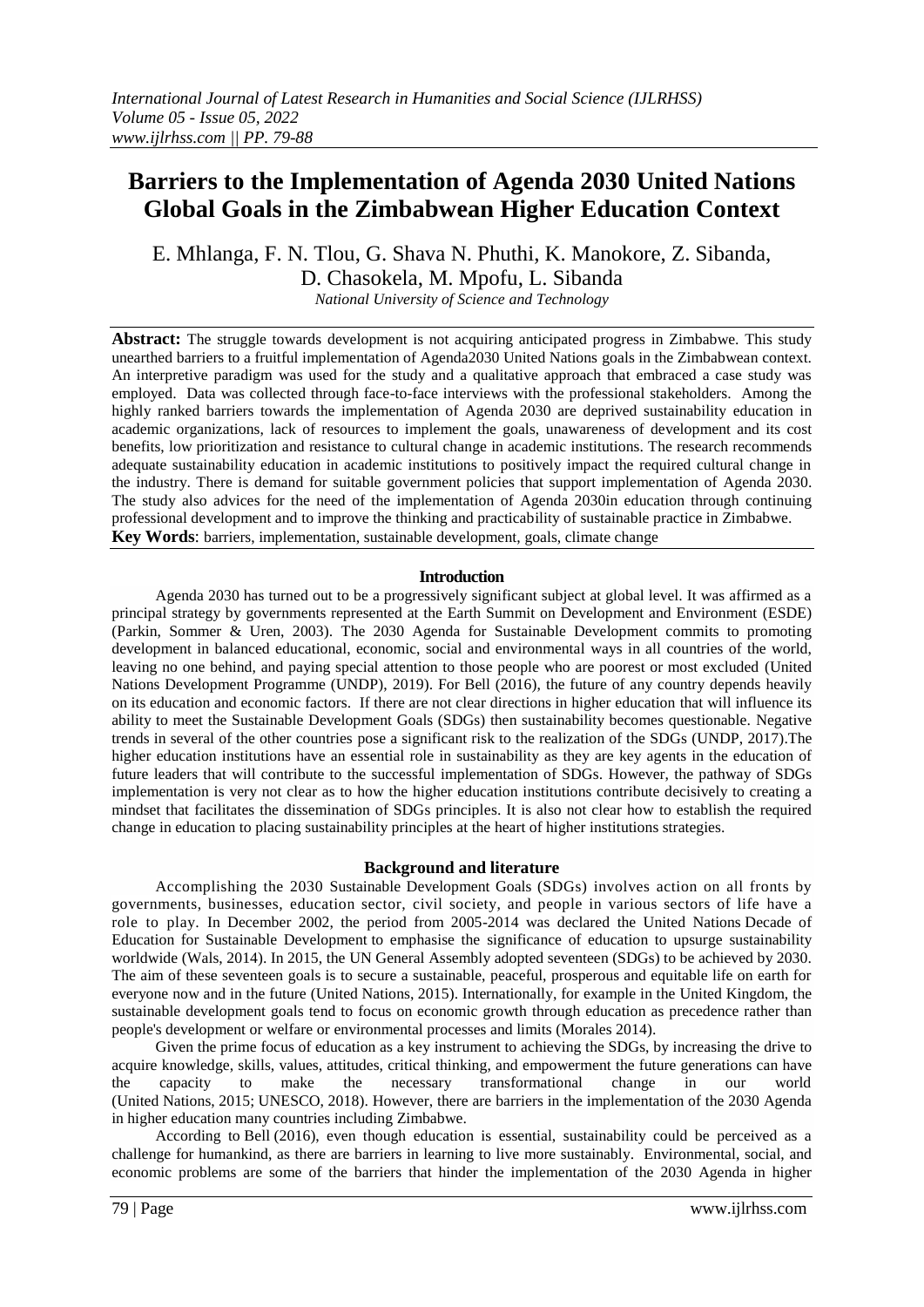## *www.ijlrhss.com || PP. 79-88*

education. There is a need to make significant changes in the general public and academic communities' attitudes towards global issues covered by SDGs (UNESCO, 2017a).The 193-Member United Nations General Assembly formally adopted the 2030 Agenda for sustainable development on 25 September 2015, along with a set of bold new Sustainable Development Goals. In January 2016, the 17 SDGs of the 2030 Agenda for Sustainable Development came into force and the new goals apply generally. The world countries intensified efforts to end all forms of poverty, fight inequalities and tackle climate change, while ensuring no one is left behind' (UN, 2018). Some of these Global Goals include ending, poverty, gender equality and quality education amongst others and they were expected to be performed and implemented to fulfill Agenda the 2030 target. In Africa, for example, the 2017 African Sustainable Report states that approximately six out of every ten SDG indicators cannot be tracked in Africa due to severe data limitations (UNESCO, 2018).

There is slow progress towards poverty reduction in Africa despite accelerated economic growth enjoyed over the past decade. Infrastructure deficits undermine industrial development. The successful implementation of the SDGs and Agenda 2030 require an integrated approach that coordinates the efforts of all sectors of governments in collaboration with the private sector and civil society. Sustainability in some African countries has made as table development by bringing the components for maintenance of resilient societies, however, the pace is slow in Higher education. Access to basic infrastructure such as energy, water and sanitation services though improving, nevertheless, falls well below the global average of sustainable development in education (UN, 2018).The major problem affecting the successful implementation of SDGs in higher education in Africa is funding. Many African countries are not economically capable to fund the implementation of the SDGs framework in their countries (Bell, 2016). Thus, this article aims to find out barriers to a fruitful implementation of Agenda 2030 United Nations goal in higher education in the Zimbabwean context.

Africa has been at the epicentre of the overwhelming effects of the activities that do not enhance SDGs and hence the international corporations operating mainly out of the global North have enjoyed the benefits of educated Africans by abusing them in relation to their global business activities, particularly those in America and Asia. Thus, due to the negative impacts arising from the failure to implement SDGs, many educational institutions in Africa have introduced Cambridge examinations to prepare the learners for the European activities at the expense of their countries' development (Filho, 2019). Langan (2020) postulates that Millennium Development Goals (MDGs) and SDGs promote neo-colonialist polices in developing countries. He further argues that one of the barriers in the implementation of SDGs is that they play to economic growth and private sector development that represents a reinforcement of existing donor commitment to free market policies in Africa. Notwithstanding the aforementioned criticisms, SDGs have set a baseline or standards that countries should adhere to. The actualization of the aims and objectives of the SDGs in African education sectors depend on the effective collaborative governance between government, businesses and the private sector (including local communities and civil society) (Filho, 2019). Arguably, the SDGs cannot be achieved without the Sub-Saharan Africa's comparisons of experiences in implementing conscious changes in attempting to build a viable future for generations to come. However, higher education in Africa can only achieve legitimacy by engaging directly with the relevant stakeholders to realize progress on the SDGs. Thus, SDGs can serve as a framework that can support education in enhancing its Agenda 2030 by engaging in a way that contributes to sustainable development (Langan, 2020).

The Zimbabwe Progress Review Report of Sustainable Development Goals (SDGs) (2020) claims that Zimbabwe is a lower middle-income country with a population estimated at 14.8 million in 2020. The majority of people live in rural areas. Unfortunately, the country also recorded deterioration in some socio-economic indicators. These were largely due to prolonged periods of economic downturn Kapungu (2007); political challenges and too many incidences of climate-induced humanitarian crises such as droughts and cyclones (Chatiza,2019). These disruptive shocks and crises continue to impede the country's progress in achieving the SDGs. There is even a case where there is threat for the reversal of past development gains. The government has in recent years taken steps to accelerate the implementation of Agenda 2030 United Nations Global Goals in higher Education, albeit there still being barriers that are hindering the country's aims of sustainable development (UN, 2020).

Zimbabwe is guided by ideals of unity, freedom, democracy, equal rights, national peace, reconciliation, economic development, and prosperity. Its priorities reflect a comprehensive and overarching framework to push Agenda 2030 for SDGs. Vision 2030 is anchored on the successful implementation of the Transitional Stabilization Programme (TSP) (October 2018-December 2020) and formulation and implementation of two five-year national development strategies, the National Development Strategy NDS1 (2021- 2025) and NDS2 (2026 -2030). However, People living in poverty are among the most vulnerable to political manipulation, social inequity and exclusion. They are often most susceptible to the negative impacts of impeded sustainable development, resource scarcity and environmental degradation. Poverty is relatively high, with rural populations most affected. Although poverty remains largely a rural phenomenon, extreme poverty in urban areas increased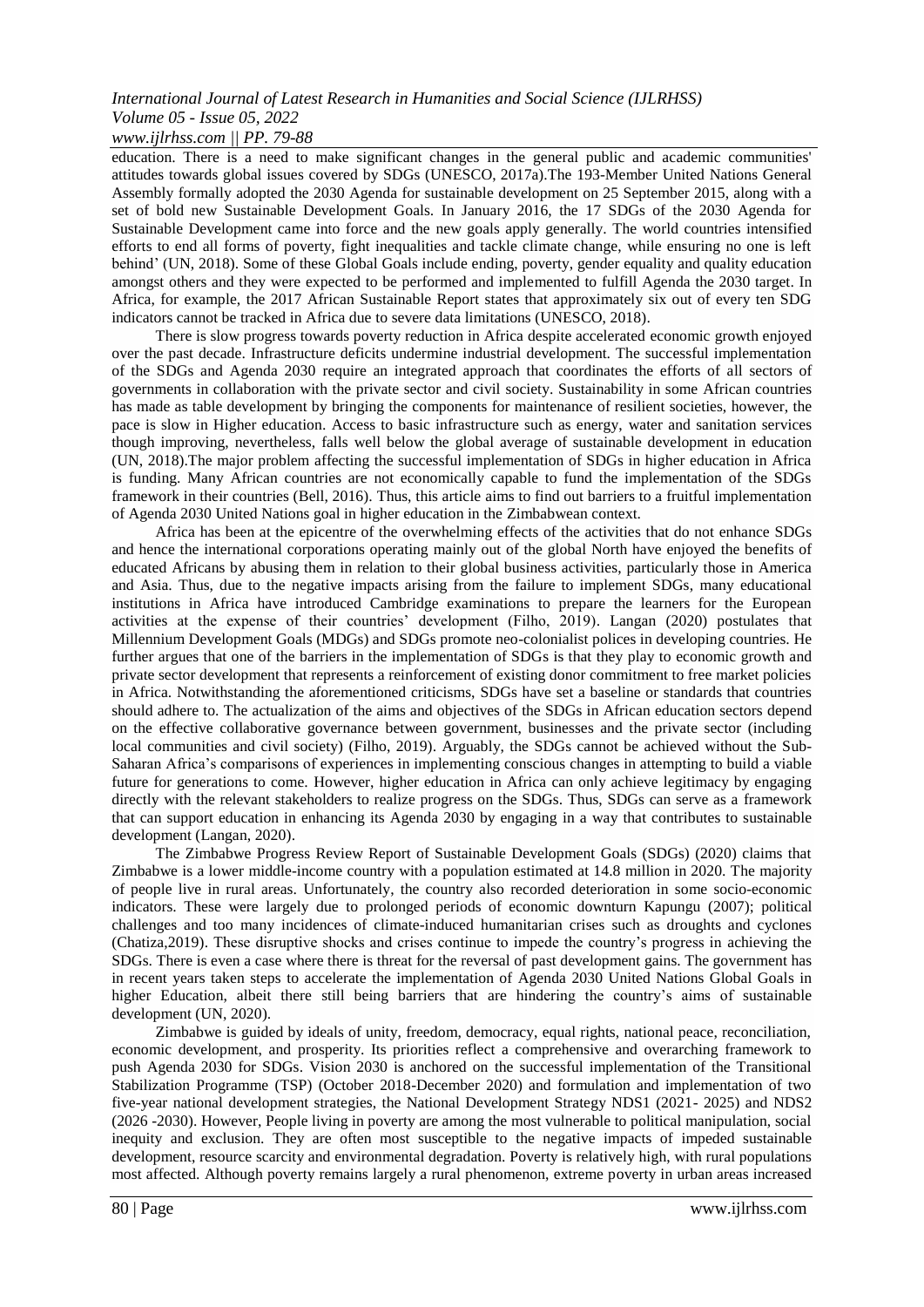### *www.ijlrhss.com || PP. 79-88*

and affected the education system. Poverty reduction has been a key policy priority for the Government of Zimbabwe as evidenced by the development and adoption of an Interim Poverty Reduction Strategy Paper in 2016. However, economic challenges and exposure to more complex, recurring, and intense shocks (including economic, social, and climate change) hampered progress with regard to higher education (Zimbabwe Child Poverty Report, 2019).

Hunger has increased in Zimbabwe arising mainly on account of recurring droughts leading to a decline in agricultural performance. Economic hardships and low agricultural productivity have collectively impeded the availability of and access to adequate supplies of food. The agricultural sector, which provides a source of livelihood for rest of the population continues to face challenges relating to low production, limited access to markets and market information, problematic land rights and insecure land tenure. There also worse negative impact from poor land management practices, limited access to finance and credit by communal farmers, climate change-induced disruptions and weak extension support systems that have become barriers of sustainable development in this country (GNR, 2020).

Given that the underfunding, which in turn impacts farmers' ability to adopt innovative and sustainable agricultural practices has impeded the development of Zimbabwe, making nutrition security a huge challenge for the country's critical areas it is not surprising that sustainable development in higher education has been negatively affected. Zimbabwe has some of the largest gapson geographical location that are also associated with major disparities in social status of people that affect their affordability of fees payment to their school going children. The impact of this and other multiple, overlapping poverty related shortcomings directly associated with the humanitarian crises experienced by the country have derailed the focus on sustainable development.

Deforestation in Zimbabwe has left some areas with lesser than expected natural vegetation. If this trend continues, there might be little or nothing left to pass to the future generations. Deforestation has a resultant negative effect on protection of soils, as the land is more exposed to adverse conditions like erosion and evaporation, while the quality of water is affected by deforestation. All these invariably have a negative impact on the production and economy of countries involved (Africare speech, 2008).

Urban areas in developing countries including Zimbabwe are expected to be more populated because of migration. However, this comes with a great environmental challenge. A good number of urban dwellers either inhabit un-serviced land or slum areas because they do not have legal rights to own properties. Slum conditions lack good, tap delivered water, electricity and other basic amenities of life. The issue of waste disposal in slum areas is usually carelessly handled, this poses a threat to health to the safety of slum dwellers (Zimbabwe Child Poverty Report, 2019).

Poor environmental management in cities combined with deforestation in the countryside enhance reversal of sustainability efforts. All these are perpetually affecting the manufacturing industries and economy of country, hence, its unsustainability. Urbanisation in Zimbabwe has left some people living in places without water, sewages and electricity, which is an unhealthy and unsafe situation to the society. This also affects the sustainable development of the city and the country as a whole.

The current environmental policy is mainly oriented towards addressing under nutrition, with limited emphasis on the emerging issue of sustainable development, which has additional consequences on economic development of the country. The country has recently not benefitted enough from strategic cooperation and partnership with several bilateral and multilateral agricultural development programmes, including the Zimbabwe Agricultural Growth Programme (ZAGP), the Zimbabwe Livelihoods and Food Security Programme (LFSP), the Feed the Future, Smallholder Irrigation Programme (SIP) and the Zimbabwe Resilience Building Fund (ZRBF) (Filho, 2021). These efforts have been insignificant and only went a little way in improving resilience and productivity in the target communities as most of them have not benefited from it.

Apart from the loss of lives, COVID-19 elevated vulnerabilities and presented risks for the short, medium and long-term of the country's' citizenry. The pandemic increased pressure on already stretched health systems and to Zimbabwe's economy. Other essential services such as maternal and child health services were disrupted as Governments prioritised the COVID-19 response. Therefore, urban areas were unable to access medical treatment when needed due to, non-availability of medical personnel at the health centres. Basic hygiene practices such as hand washing under running water was the only identified way for preventing the spread of COVID-19. However, face masks were expensive and the pandemic amplified the perennial challenges of urban water shortages (Lawrence, 2020).

#### **Objectives of the study**

 Examining barriers towards the implementation of agenda 2030 United Nations global goals in the Zimbabwean higher education context.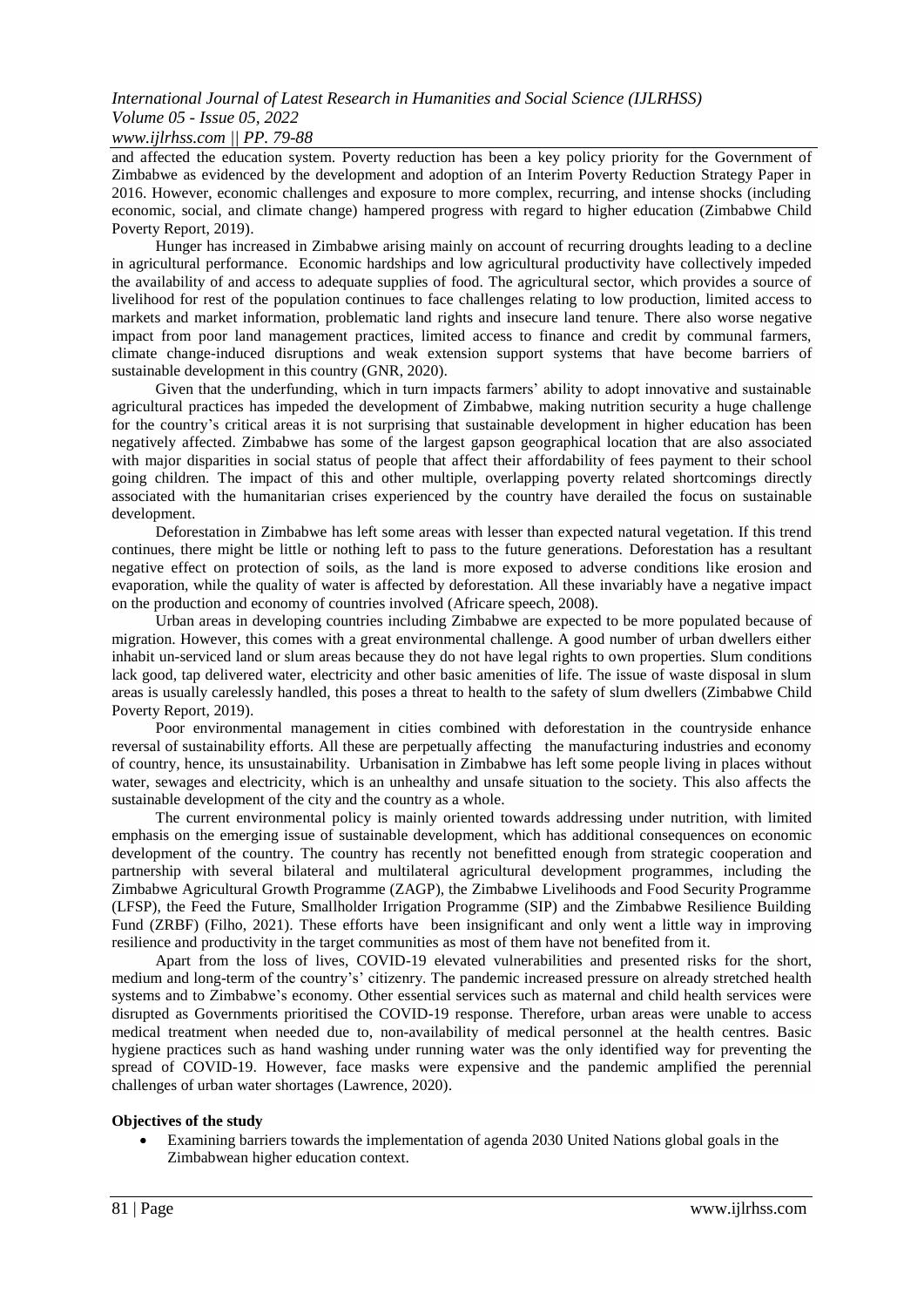Establishing strategies to eradicate barriers of the implementation of agenda 2030 United Nations global goals in the Zimbabwean higher education context.

### **Theoretical framework**

The theoretical framework of ESD Integration guided this study. ESD Integration is an all-embracing systemic concept and objective (Hopkins and McKeown, 2002).The view point of ESD Integration and specifically mainstreaming ESD, resonates with thoughts by Hopkins and McKeown (2005), who identified the need for a more holistic approach to integrating ESD into the curriculum during the United Nations Decade of Education for Sustainable Development (DESD) of 2005-2014 (Miura, 2018). In other words, they suggest a holistic approach that would embrace both curriculum and institutional change, to contribute to the overall reorientation of education towards sustainability. The ESD Integration Framework recognises that at the core of any attempt at ESD integration is the basic understanding of ESD as a holistic and integrated vision of education that draws on the evolving concept of sustainable development. It acknowledges the inter-relatedness of the social, economic and environmental dimensions. It also recognises that these three dimensions are embedded in culture and are influenced by the prevailing political context. These contextual realities are further informed and advanced by multi-disciplinary or cross-disciplinary thinking which recognises that sustainability is by nature holistic and interconnected. It is important to note that, the ESD Integration Framework may be influenced by the following six interrelated elements that surround it: Content, Methods, Curriculum, Policy, Community and Institution (Manokore, Tlou, Mkwelie, Phuthi, Shava, Mhlanga, Mangena, Sibanda & Chasokela, 2022).

### **Methodology**

This study followed the qualitative approach and an interpretive paradigm underpinned it, such that the central part of understanding is learning what people make of the world around them, how people interpret what they encounter and how they attach meanings and values to events or objects. The design is also idiographic as it is committed to understanding how particular experiential phenomena have been understood from the perspective of particular people, in a particular context, regarding the idea of Education for Sustainable Development. In-depth interviews and document analysis techniques were employed in data collection. Official and applicable data for this inquiry was collected from existing literature on Agenda 2030 Global Goals (Smith, Flowers and Larki, 2009). For relative analysis of their reaction to sustainable development goals, the researchers purposively sampled 5 participants from each of the following institutions; Great Zimbabwe University, National University of Science and Technology, Masvingo Polytechnic and Joshua Mqabuko Nkomo Polytechnic. As a consequence, the interpretive the paradigm utilises small, purposively-selected and situated samples, so that a single case is analysed and very effectively put to use.

#### **Ethical Issues**

Clearance and consent were sought from NUST and participating institutions and individuals. Participants were accorded rights for informed consent, confidentiality and protection from harm.

#### **Findings on the barriers to sustainable developments**

The study revealed that the country is facing several challenges in terms of implementation of the SDGs. Currently it has an underperforming macro-economy with the economy shrinking and projected to weaken again in the coming year and presenting a huge challenge (Tlou, 2022;Mutambara & Chinyoka, 2016). The country continues to suffer from limited fiscal space on account of negative economic growth over the past 2 years, suboptimal investment levels as well as high levels of informality. The limited fiscal performance coupled with the unsustainably high levels of public indebtedness have exacerbated the huge financing gap. One of the participants commented that:

*―Sustainable development of the country has been disturbed by lack of adequate and critical infrastructure such as energy, transport, water and sanitation as well as ICT that have inhibited private and public sectors' investments in the country.‖*

This suggests that the country economy is dwindling and deteriorating. The country is suffering from inadequate monetary resources hence a negative economic stretching from previous years having no investments done for the country to able to sustain it. This is in line with Bell (2016) who argued that the major problems affecting the successful implementation of SDGs in higher education in Africa is funding. Many African countries are not economically capable to fund the implementation of the SDGs framework in their countries.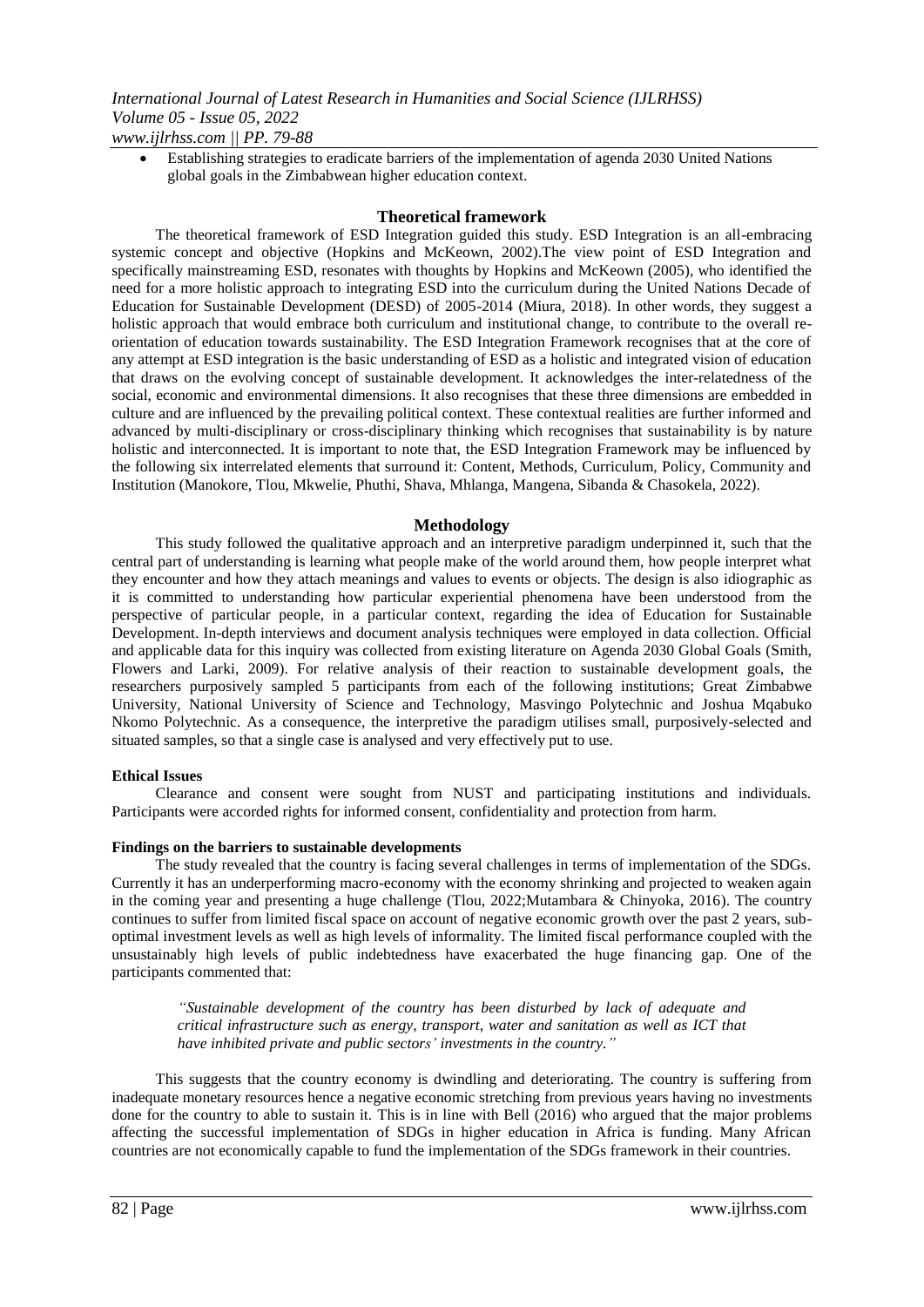## *www.ijlrhss.com || PP. 79-88*

The findings made known that rapid urbanisation, de-industrialisation and rising informality which have resulted in heightened incidence of urban poverty, inadequate provision of services, growing incidence of informal settlements and environmental degradation are a cause of failure in achieving Sustainability goals. It is proven that the country has challenges in rapid urbanisation that lead to informal settlements where people have challenges of getting clean water, electricity and sewer systems, hence, its sustainable development is negatively affected. According to Zimbabwe Child Poverty Report (2019), urban areas in developing countries including Zimbabwe are expected to be more populated mainly because of migration. However, this comes with great educational and environmental challenges as learners are expected to share scanty resources. A good number of urban dwellers either inhabit un-serviced or slum areas because they do not have legal rights to own their properties. Slum conditions lack good, portable water, electricity and other basic amenities of life. The issue of waste disposal in slum areas is usually carelessly handled, this poses a threat to health and safety of slum dwellers.

The study further revealed that climate change has exposed the country to natural disasters with adverse effects and impact on agriculture, food security, education and health. This has negatively affected the sustainable development of the country. Reacting to this issue, one participant remarked:

*―Climate change, paired with unsustainable consumption and production patterns among the wealthy, are the biggest social challenges to achieving sustainable development in country's education system since the little resources are channeled to food security.‖*

It is clear that in Zimbabwe there is climate change that has affected the agricultural industry such that the government and its nation now focus on acquisition of food instead of education. Agriculture used to be the backbone of the Zimbabwean economy. In fact, Zimbabwe was once known as the bread basket of southern Africa. However, over the last decade, the country has experienced the effects of climate change that have negative impact number of economic and agricultural products (Kurukulasuriya & Mendelsohn, 2008). In addition, the ongoing climate change has significantly reduced crop production and access to food in all 60 districts of the country (Nhemachena, 2014).

The findings also revealed that, while the prevalence of poverty has declined, the COVID-19 pandemic has unexpectedly pushed many areas of the Zimbabwean country into extreme poverty in view of the limited resource provision. Another participant commented on that saying:

"*Supply chains have been disrupted by this global pandemic, as countries are closing their borders and going into national lockdowns in a bid to try and contain the COVID19 pandemic which has resulted in more than 6,000,000 deaths globally. The local industry was not spared as it experienced supply chain disruptions. This has affected raw materials supply which was needed to keep industry rolling and the sustainable development of the country became vulnerable to the pandemic disruptions.‖*

In addition, it was established from the results that the impact of COVID-19 lockdown restrictions when the country and the borders were closed, business not running efficiently and the schools closed resulted in poverty that was almost eradicated resurfacing. This is in line with Lawrence (2020) who alluded that apart from the loss of lives, COVID-19 elevated vulnerabilities, poverty and presented risks for the short, medium and long-term. The pandemic increased pressure on already stretched health systems and to the country of Zimbabwe's economy. Other essential services such as reduced access to local and international markets, shops not meeting local demand because of shortage of raw materials since source markets were closed, reduced demand due to closure of schools, negative effect to revenue streams, enhanced companies' delivery risks and other corporate operational challenges served to reverse the gains of sustainable development. According to the ZIMSTATS PICES report (2020), a majority of children as of July 2020 were not able to engage in online or distance learning and the worst affected were those in rural areas where only one quarter of children engaged in distance learning.

The findings also revealed that environmental issues among both politicians and the wider public fragmented civil society because of inadequate interaction between civil society and government becoming one of the barriers. In addition, insufficient incentives for the private sector to pursue sustainable development were the other barriers that were highlighted. It was further observed that social factors among both government and the nation, both civil society and private sector, and inadequate economic, and poor environmental policies, plans and projects were the major barriers inhibiting the implementation of sustainable development.

Blair and Wrigh (2012) identified lack of senior management support as a barrier to sustainable procurement. Organisational culture, structures, and processes that are supportive and conducive towards sustainable solutions, as well as senior management support are considered key in sustainable procurement. The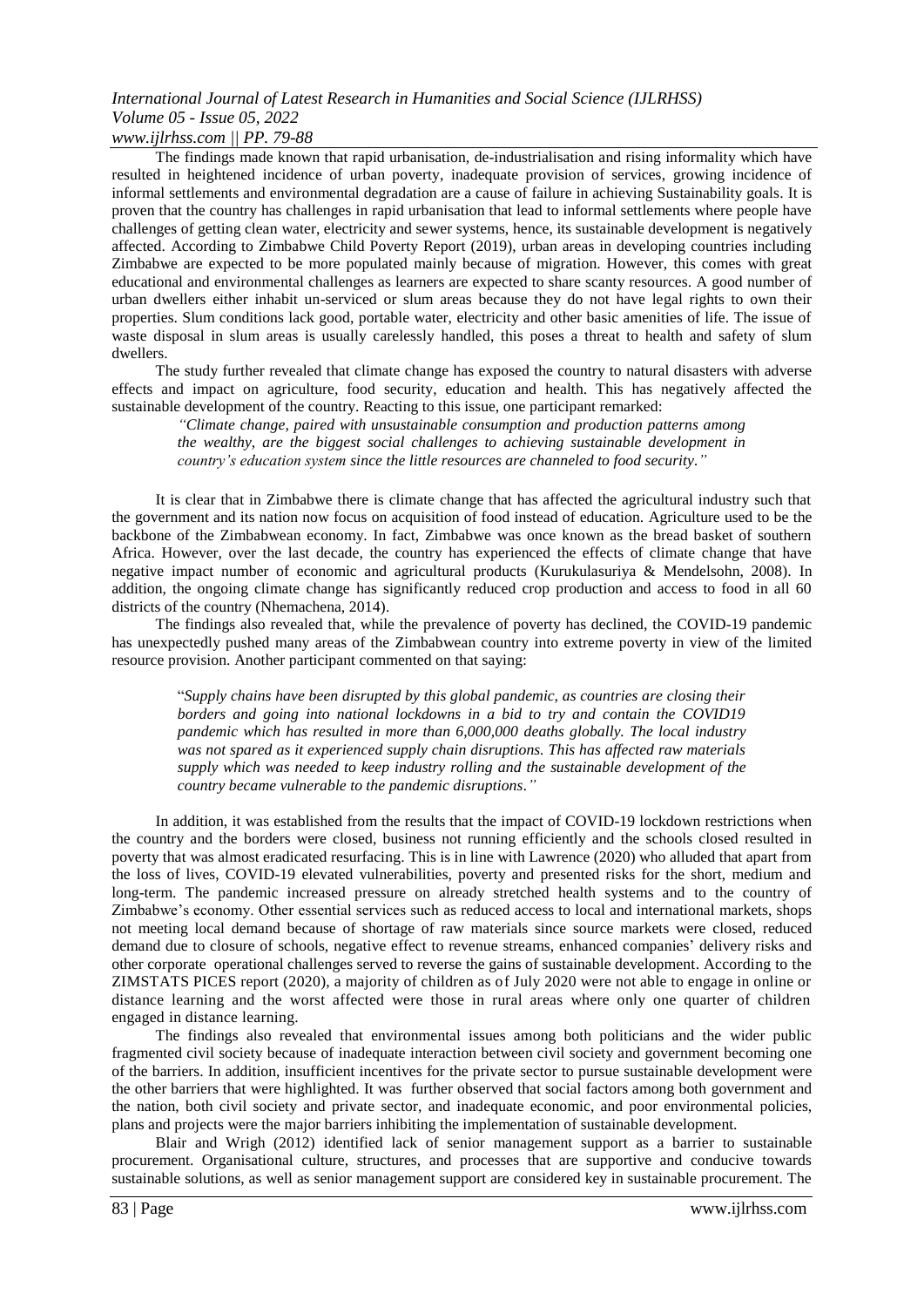## *www.ijlrhss.com || PP. 79-88*

Sustainable Procurement Task Force reiterated that there was a lack of clear direction from top management to make delivering sustainable development objectives through procurement a priority (Defra, 2006).

The findings also indicated that known poor monitoring of funds and evaluation systems were basically a problem that lacked specific targets (globally, nationally and at local level), resulting in a lack of information being available to account for the budgets and decision-making as a result of lack of evaluation. The lack of monitoring of all the monetary resources in a democratic system has been frustrating sustainable development targeted bythis country. It appears that the status of the purchasing function tends to be lower than in other operational areas, particularly in the public sector which has been frustrating the development of the country (Uyarra, 2010). This relatively low influence is aggravated by a general lack of commitment and ownership of procurement strategies by senior management and political leaders, as suggested by Morgan (2008) and the Sustainable Procurement Task Force (Defra, 2006).END

The results also revealed that migration on the other hand is a barrier to sustainable development as migrants leave their home countries to seek better opportunities and to escape poverty. The study also found out that in recent years, migration and displacement flows have exponentially increased. In fact, the number of displaced people has risen over the last decade. On this issue one participant commented that:

"*People flee their homes every day in search of monetary resources to sustain their families. All of these people on the move can be a great global resource, spurring economic growth in their counties of origin, and aiding in the resolution of long-standing conflicts.‖*

The above sentiments suggest that the problem is that many countries have positively responded to migration trends by opening their borders, encouraging migrants, refugees, asylum seekers, and election politicians that seek to be housed in other states. As a result, many of the driving factors of displacement and migration are being exacerbated in ways that threaten the Global Goals as such accommodation of migrants drains resources and affects sustainability (UNESCO, 2020).

### **Findings on strategies of eradicating barriers of sustainable development**

The results revealed that education institutions can take on the role of including SDGs in their curriculum and engineer liaison between different stakeholder groups. Higher education institutions have a particular responsibility to form future professionals and implement their knowledge and ideas. Making observations on this, one of the participants remarked:

*―The universities have to consider sustainability as part of their responsibilities, since they have increased in numbers and their enrolment has grown, making the sustainability strategy an easy task for them. Universities could aim to adopt sustainable development strategies in order to establish a dynamic improvement process, with an objective of increasing their effectiveness in reversing environmental degradation and human empowerment in the country.*"

It is possible to engineer that the government become proactive in assessing the socio-economic impacts of developmental projects. There is a need for including SDGs in the universities' curriculum which connects well with global responsibility. This must be formed both amongst the students and the education staff as projects that help for the universities to meet their sustainability commitments.(Filho et al., 2019). However, for this to be a reality, all stakeholders including governments, the private sector, civil society and every human being across the world must do their part (UNESCO, 2017a). Irrespective of the differences, many higher education institutions promote sustainability and are deeply engaged in preparing students who are ready to understand the global challenges and be active actors who are exemplary in implementing sustainability principles. This can be achieved by increasing the institution's environmental footprint, engaging strongly with the communities, and having good governance (Corcoran, Walker & Wals, 2004). However, the implementation of sustainability principles is not the same across the world and some regions are more advanced than others, for example Europe is steps ahead compared to Africa (Bizerril et al., 2018). A growing body of knowledge has been developed towards higher education to implement a sustainability curriculum in and incorporate it in campus practices and outreach activities (Weiss & Barth, 2019; Menon &Suresh, 2020). Other works developed focused on the pedagogical barriers associated with this implementation Blanco-Portela et al.(2017), the pedagogical approach towards teaching sustainability in higher education (Seatter & Ceulemans, 2017), the impact of higher education institutions in sustainability development (Hallinger & Chatpinyakoop, 2019) and the management of education (Figueiró & Raufflet, 2015).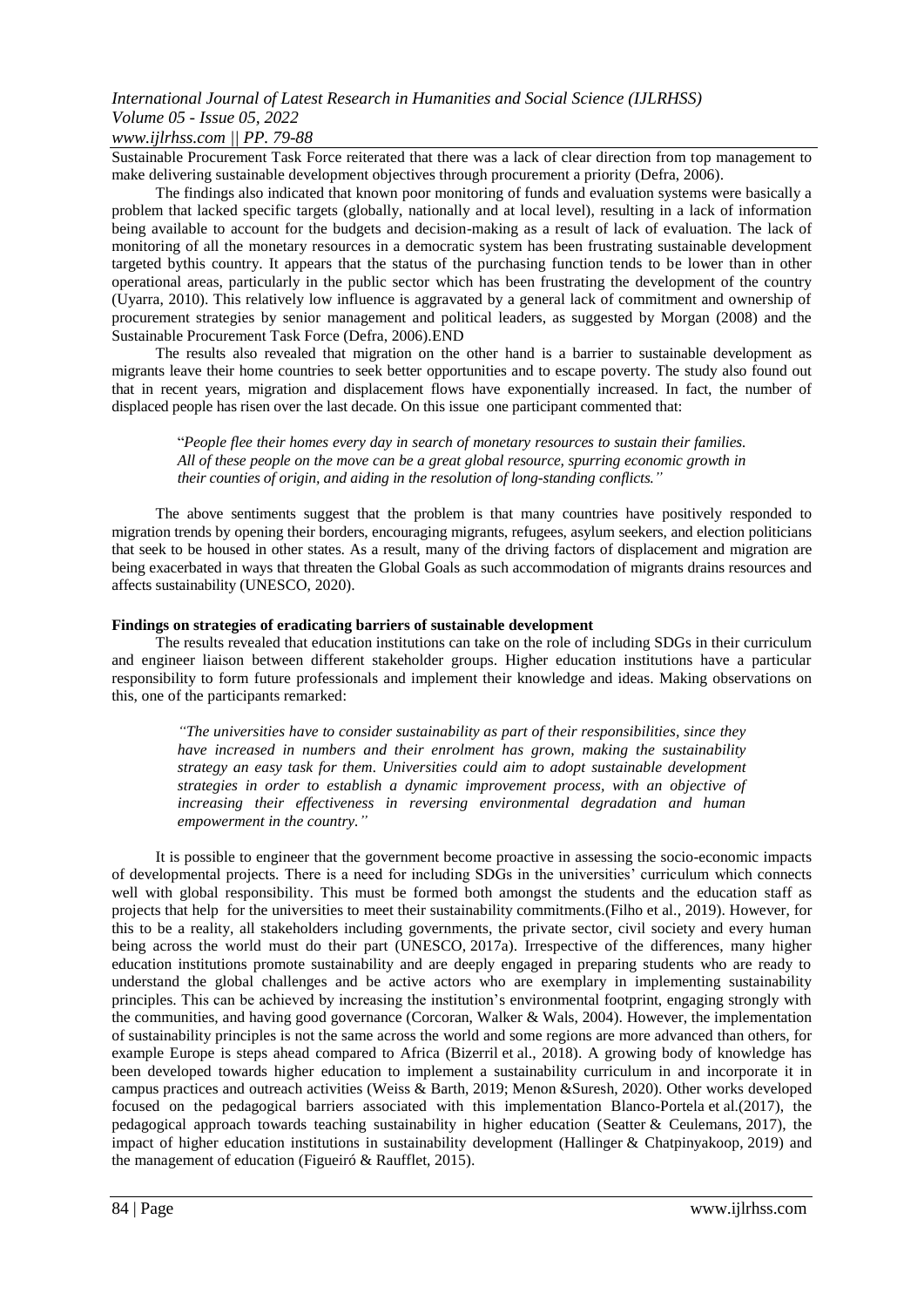*www.ijlrhss.com || PP. 79-88*

It was established from the study that the key to achieve national, regional and global SDG targets, it is paramount that there has to be incorporation sustainability principles to at university level and that these be ranked according to their sustainability activities. This is a key aspect to improve the university image, reputation and quality of studies. The universities with the best rankings would be the ones that have a sustainable vision towards the development of their students and establishment of a culture of sustainability. Thus, their relevance to achieving SDGs and the challenges and barriers associated with such endevour would be eradicated (Salvioni et al., 2017).

The findings revealed that since education is the driving force to establishing sustainability, it is one of the main communication vehicles and the basis for the sustainability mindset. Education has to include a systemic approach to understanding socio-economic harmony, which goes beyond technical knowledge enhances understanding the basics of a healthy ecosystem and a thriving society*.* By emphasising management ethics, entrepreneurship, environmental studies, systems thinking and self-awareness, the sustainability mindset encourages us to break away from traditional management disciplinary silos. System thinking for instance is often mentioned as one of the skills necessary to better understand the meaning of sustainability. This is because sustainability integrates three equally important dimensions which are the environmental, social and economic (Kassel, Rimanoczy & Mitchell, 2016). According to UNESCAP (2015), people and the nature of the society in which they live are shaped by and, in turn, shape the economies that support their livelihoods and enhance their overall quality of life. Environments provide life-giving and economically important services to economies and people*.* In this case, system thinking is the key to promote a holistic approach to problem analysis (UNESCAP, 2015).

### **Conclusions**

The study concluded that in Zimbabwe there is an underperforming macro-economy and its shrinking is projected to weaken even more presenting, a huge challenge. The limited fiscal spaces coupled with the unsustainably high levels of public indebtedness have exacerbated a huge financing gap. Thus, funding is the major problem negatively affecting the successful implementation of SDGs in higher education in Zimbabwe and in many African countries (Bell, 2016). The rapid urbanisation, de-industrialisation and rising informality, which have resulted in rising incidence of urban poverty, inadequate provision of services, growing incidence of informal settlements and environmental degradation among others are other barriers to sustainable development in the country (Zimbabwe Child Poverty Report, 2019). It was also noted that poverty in the country, climate change (Kurukulasuriya & Mendelsohn(2008) and COVID-19 were other barriers to sustainable development in the country(Lawrence, 2020).

It has been deduced that to eradicate barriers to sustainable development in higher education institutions, there is need to include SDGs in their curriculum and link with different stakeholder groups. Higher education institutions to implement the knowledge and ideas key to achieve national, regional and global (SDGs) targets, incorporate sustainability principles to the universities, rank them according to their sustainability activities and award. (Salvioni et al., 2017).

Education as a vehicle of sustainable development has to include a systemic approach of understanding the concept, which goes beyond technical knowledge, the basics of a healthy ecosystem and a thriving society. By emphasising management ethics, entrepreneurship, environmental studies, systems thinking and selfawareness, the sustainability mindset encourages the nation to break away from traditional management disciplinary silos(Kassel et al., 2016). The system thinking is frequently declared as one of the skills necessary to better understand the meaning of sustainability, which integrates three dimensions which are the environmental, social and economic. People and the nature of the society in which they live are shaped by the economies that support their livelihoods and enhance their overall quality of life. Hence, environments provide life-giving and highly important services to economies and to people. In this case, system thinking, environments and economies are the key to promote a holistic approach to problem solving and sustainable development (UNESCAP, 2015).

#### **Recommendations**

- The Zimbabwean Government must improve universities' images, reputation and quality by ranking them according to their sustainable development.
- There is a need for including SDGs in the universities' curriculum in education as a global responsibility in order to have a vision towards the development of their students and establish a culture of sustainability.
- The Zimbabwean higher education must have a system thinking as one of the skills necessary to better understand the meaning of sustainability.
- Zimbabweans and the nature of their society must be shaped by economies that support their livelihoods to enhance their overall quality of life and their sustainable development.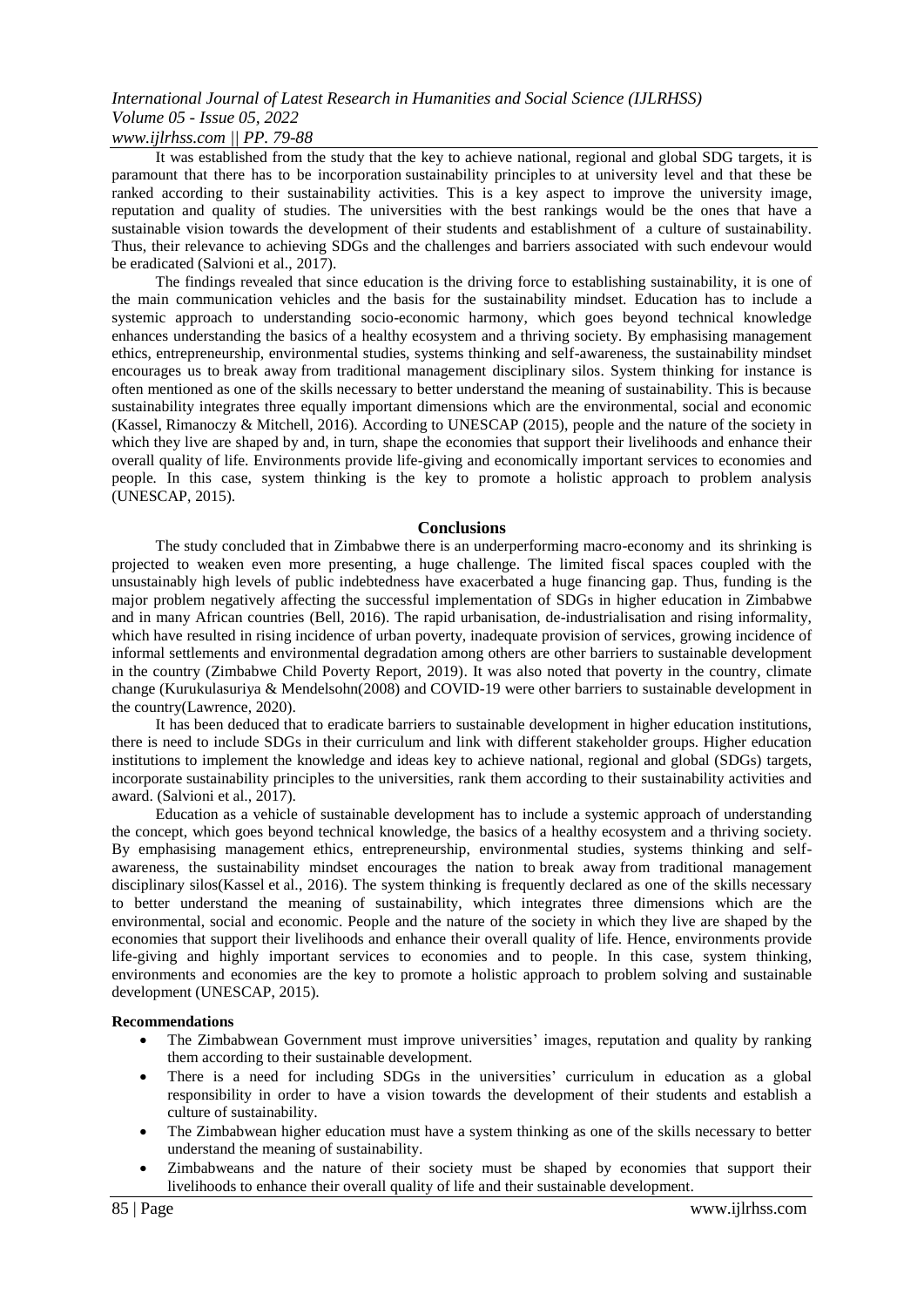- The Zimbabwean Government has to reduce poverty of skilled personnel by providing better working conditions and better remuneration for the country to develop sustainably.
- The Zimbabwean Government has to improve rural areas by urbanizing and electrifying as well as, building shopping malls, increasing colleges and universities and industries to reduce the rising informality which has resulted in urban poverty, inadequate provision of services, growing informal settlements and environmental degradation in other places in towns

### **Acknowledgements**

The study acknowledges the financial support from NUST Research Board that awarded a research grant to the Faculty of Science and Technology Education (FSTE), through Prof G.N. Shava. The grant enabled the authors to collect data from institutions. It further acknowledges the four participating institutions which were NUST, Great Zimbabwe University (GZU)and Joshua Mqabuko Nkomo (JMN) for their unweaving contribution to the study. The study appreciates the Ministry of Higher and Tertiary Education, Innovation, Science and Technology Development (MHTEISTD) for granting the investigators permission to carry out the research in the institutions. The study further acknowledges the team work of FSTE both academic and none academic staff members.

## **References**

- [1]. Bell, D. (2016). Twenty-first century education: Transformative education for sustainability and responsible citizenship. *Journal of Teacher Education*, 18, 48-56
- [2]. Bizerril, M., Rosa, M.J., Carvalho, T. & Pedrosa, J. (2018). Sustainability in higher education: A review of contributions from Portuguese speaking countries. *Journal of Cleaner Production,* 171, 600-612
- [3]. Blair, W. and Smith, B. (2012) Nursing Documentation: Frameworks and Barriers. *Contemporary Nurse*, 41, 160-168[. http://dx.doi.org/10.5172/conu.2012.41.2.160](http://dx.doi.org/10.5172/conu.2012.41.2.160)
- [4]. Blanco-Portela,N. J., Benayas, L.R., Pertierra, R. (2017), Towards the integration of sustainability in higher education institutions: A review of drivers of and barriers to organisational change and their comparison against those found of companies. *Journal of Cleaner Productions*, 16, 6, 563-578.
- [5]. Chatiza, K. (2019)Cyclone Idai in Zimbabwe: An analysis of policy implications for post- disaster institutional development to strengthen disaster risk management. Available [https://oxfamilibrary.openrepository.com/bitstream/handle/10546/620892/bp-](https://oxfamilibrary.openrepository.com/bitstream/handle/10546/620892/bp-%09impact-response-cyclone-idai-zimbabwe-071119-en.pdf) impact-response[cyclone-idai-zimbabwe-071119-en.pdf](https://oxfamilibrary.openrepository.com/bitstream/handle/10546/620892/bp-%09impact-response-cyclone-idai-zimbabwe-071119-en.pdf) Accessed April 2022.
- [6]. Corcoran, P.B., Walker, K.E. & Wals, E.J. (2004). Case studies, make-your-case studies, and case stories: A critique of case-study methodology in sustainability in higher education. *Environmental and Educational Research,* 10, 7-12
- [7]. Corcoran, P.B., Walker, K.E. & Wals, E.J. (2004). Case studies, make-your-case studies, and case stories: A critique of case-study methodology in sustainability in higher education. *Environmental Education Research,* 10, 7-12.
- [8]. Defra (2006). *Procuring the Future—The Sustainable Procurement Task Force National Action Plan.* London: DEFRA.
- [9]. Figueiró, P.S. & Raufflet, E. (2015). Sustainability in higher education: A systematic review with focus on management education. *Journal of Cleaner Productions*, 106, 22-23
- [10]. Filho, W. L., Raath, S., Lazzarini, B., Vargas, V.R., de Souza Anholm, L. R., Quelhas, Q.L.G, Haddad, R., Klavins, M. & Orlovic, V.L. (2018). The role of transformation in learning and education for sustainability. *Journal of Cleaner Production*, 199, 286-295.
- [11]. Garwe, C. (2014). Quality assurance challenges and opportunities faced by private Universities in Zimbabwe: Zimbabwe Council for Higher Education
- [12]. Hallinger, P. & Chatpinyakoop, C. (2019). A bibliometric review of research on higher education for sustainable development, 1998–2018. *Sustainability,* 11, 2401
- [13]. Hopkins, C. & McKeown, R. (2002). Education for Sustainable Development: An International Perspective in *Environmental Education for Sustainability: Responding to the Global Challenge,* Eds. Tilbury, D., Stevenson, R. B., Fein, J. & Schreuder, D. Cambridge: IUCN Commission on Education and Communication.
- [14]. Kapungu R.S. (2007) The pursuit of higher education in Zimbabwe: A futile effort. In A Paper Prepared for the Centre for International Essay Competition on Educational Reform and Employment Opportunities. Centre for International Private Eterprise (CIPE).
- [15]. Kassel, K., Rimanoczy, I.& Mitchell S.F. (2016). The sustainable mindset: Connecting being, thinking, and doing in management education Academic Management Annual Meeting Proceedings, 1, 16659.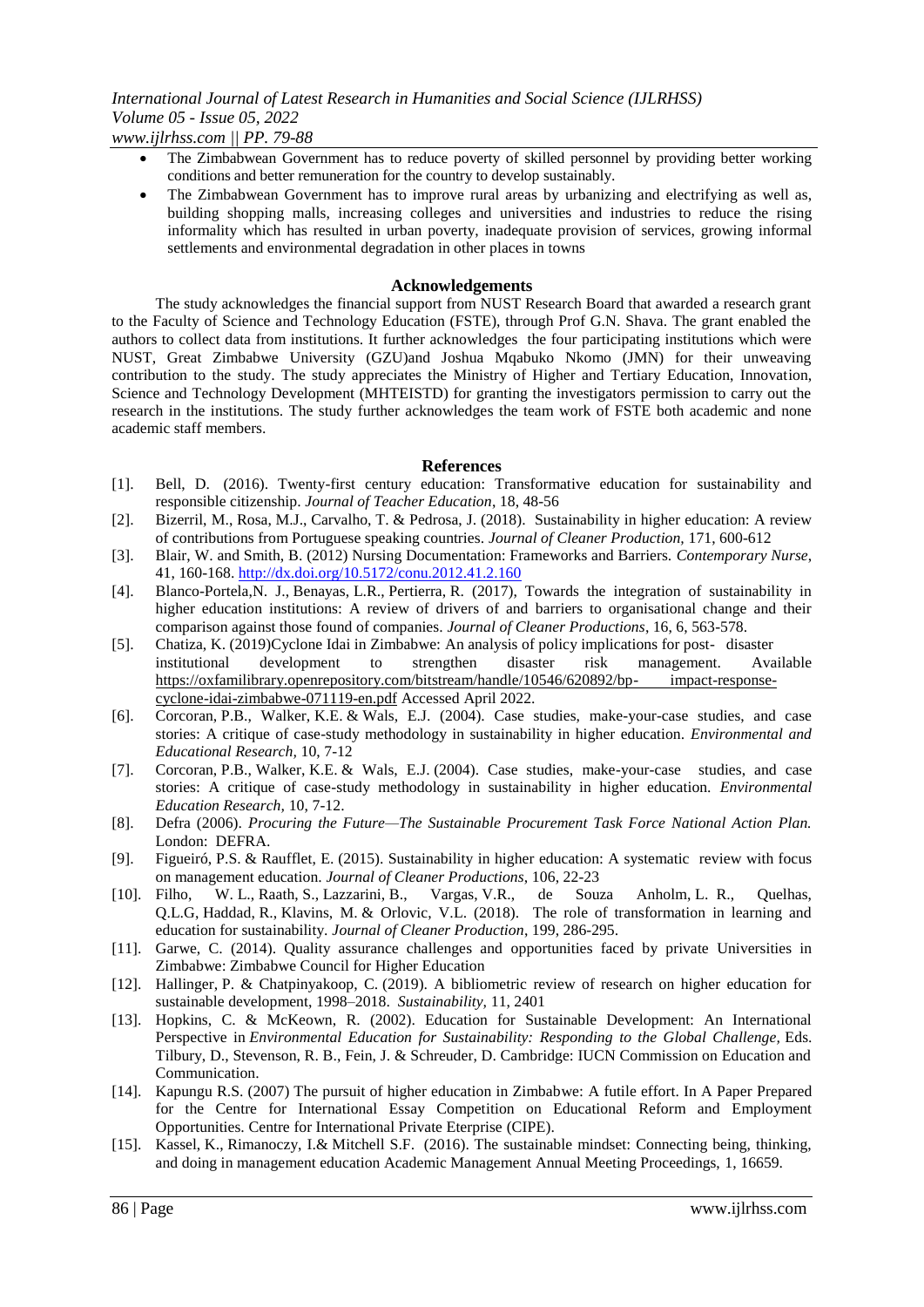*www.ijlrhss.com || PP. 79-88*

- [16]. Kurukulasuriya, P. & Mendelsohn, R. (2008). A Ricardian analysis of the impact of climate change on African cropland. African Journal of Agricultural Research and Economics, 2(1),1-23
- [17]. Manokore, K., Tlou F., Mkwelie, N., Phuthi N., Shava G. N., Mhlanga, E., Mangena A., Sibanda, Z. & Chasokela, D. (2022). Quality Higher Education for Sustainable Development: The Transition towards Achieving Agenda 2030 Global Goals. *International Journal of Latest Research in Humanities and Social Science*, 5, 2, 9-21.
- [18]. McKeown, R. & Hopkins, C. (2005). EE and ESD: Two Paradigms, One Crucial Goal. Applied Environmental Education and Communication, 4, 221-224. <http://dx.doi.org/10.1080/15330150591004616>
- [19]. Menon, S. & Suresh M. (2020). Synergising education, research, campus operations, and community engagements towards sustainability in higher education: A literature review. *International Journal of Sustainable Higher Education,* 21, 1015-1051
- [20]. Miura, U. (2018). *Integrating Education for Sustainable Development (ESD) in Teacher Education in South-East Asia: A Guide for Teacher Educator*. Bangkok: United Nations Educational, Scientific and Cultural Organization (UNESCO).
- [21]. Morales, P. J. (2014). What are some of the barriers towards achieving sustainability? Retrieved from: [https://www.researchgate.net/post/What-are-some-of-the-barriers-towards-achieving](https://www.researchgate.net/post/What-are-some-of-the-barriers-towards-achieving-sustainability/5352fa7fd039b171198b460a/citation/download)[sustainability/5352fa7fd039b171198b460a/citation/download.](https://www.researchgate.net/post/What-are-some-of-the-barriers-towards-achieving-sustainability/5352fa7fd039b171198b460a/citation/download)
- [22]. Morgan, D. L. (2007). Paradigms lost and pragmatism regained: Methodological implications of combining qualitative and quantitative methods. *Journal of Mixed Methods Research*, 1, 48-76.
- [23]. Nhemachena, D. (2014). *The Rate of Postnatal MTCT of HIV Is a Great Concern to Programme Managers and Policy Makers within Johannesburg Health District*[.https://www.scirp.org/\(S\(351jmbntvnsjt1aadkozje\)\)/journal/paperinformation.aspx?paperid=104](https://www.scirp.org/(S(351jmbntvnsjt1aadkozje))/journal/paperinformation.aspx?paperid=104469#:~:text=Nhemachena%2C%20D.%20(2014)%20The%20Rate%20of%20Postnatal%20MTCT%20of%20HIV%20Is%20a%20Great%20Concern%20to%20Programme%20Managers%20and%20Policy%2) [469#:~:text=Nhemachena%2C%20D.%20\(2014\)%20The%20Rate%20of%20Postnatal%20MTCT%20of](https://www.scirp.org/(S(351jmbntvnsjt1aadkozje))/journal/paperinformation.aspx?paperid=104469#:~:text=Nhemachena%2C%20D.%20(2014)%20The%20Rate%20of%20Postnatal%20MTCT%20of%20HIV%20Is%20a%20Great%20Concern%20to%20Programme%20Managers%20and%20Policy%2) [%20HIV%20Is%20a%20Great%20Concern%20to%20Programme%20Managers%20and%20Policy%2](https://www.scirp.org/(S(351jmbntvnsjt1aadkozje))/journal/paperinformation.aspx?paperid=104469#:~:text=Nhemachena%2C%20D.%20(2014)%20The%20Rate%20of%20Postnatal%20MTCT%20of%20HIV%20Is%20a%20Great%20Concern%20to%20Programme%20Managers%20and%20Policy%2)  Accessed on 20 December 2021
- [24]. Parkin, S., Sommer, F. &Uren, S. (2003). Proceedings of the Institution of Civil Engineers. *Journal of Engineering Sustainability,* 156, 31,169–171.
- [25]. Salvioni, D., Franzoni, S. & Cassano, R. (2017). Sustainability in the higher education system: An opportunity to improve quality and image*. Sustainability*, 9, 91
- [26]. Seatter, C.S. & Ceulemans, K. (2017). Teaching sustainability in higher education: Pedagogical styles that make a difference. *Canadian Journal of Higher Education*, 47, 47-70
- [27]. Smith, J.A., Flower, P. & Larkin, M. (2009). Interpretative Phenomenological Analysis: Theory, Method and Research. Qualitative Research in Psychology: Vol. 6 :4, 346-347, DOI: [10.1080/14780880903340091](https://doi.org/10.1080/14780880903340091)
- [28]. Tlou, F.N. (2022) Attainability of the quest for quality sustainable development goal 4 in the context of multiple challenging conditions in higher education in Zimbabwe. *International Journal of Advanced Multidisciplinary Research and Studies 2(1):224-230.*
- [29]. UNDP (2019). *Human Development Report 2019. Beyond income, beyond averages, beyond today: Inequalities in human development in the 21st century*. New York. [http://hdr.undp.org/en/content/human](https://hdr.undp.org/en/content/human-development-report-2019)[development-report-2019](https://hdr.undp.org/en/content/human-development-report-2019)
- [30]. UNESCAP, (2015). *Integrating the three dimensions of sustainable development: A framework and tools*. [https://www.unescap.org/publications/integrating-three-dimensions-sustainable-development](https://www.unescap.org/publications/integrating-three-dimensions-sustainable-development-framework-and-tools)[framework-and-tools](https://www.unescap.org/publications/integrating-three-dimensions-sustainable-development-framework-and-tools) (accessed 12 January 2021).
- [31]. UNESCO, (2017a). *Shaping the future that we want. UN decade of education for sustainable development (2005-2014). Final Report*. Paris: United Nations Educational, Scientific and Cultural Organization.
- [32]. UNESCO, (2018). *Issues and trends in education for sustainable development*. Paris: Intercap. Other Audiovisual and Reading Resources.
- [33]. UNESCO, (2020). *Global education monitoring report 2020: Inclusion and education: All means all*. Paris: United Nations Educational, Scientific and Cultural Organization,
- [34]. United Nations (2015). *The millennium development goals report.* New York: Department of economic and social affairs of the United Nations secretariat,
- [35]. United Nations Development Programme (UNDP) (2017) Human Development Report 2017[.http://hdr.undp.org/en/countries/profiles/HTI](http://hdr.undp.org/en/countries/profiles/HTI)
- [36]. Uyarra, E. (2010). Conceptualizing the Regional Roles of Universities, Implications and Contradictions. *European Planning Studies Journal,* 18, 1227-1246.<http://dx.doi.org/10.1080/09654311003791275>